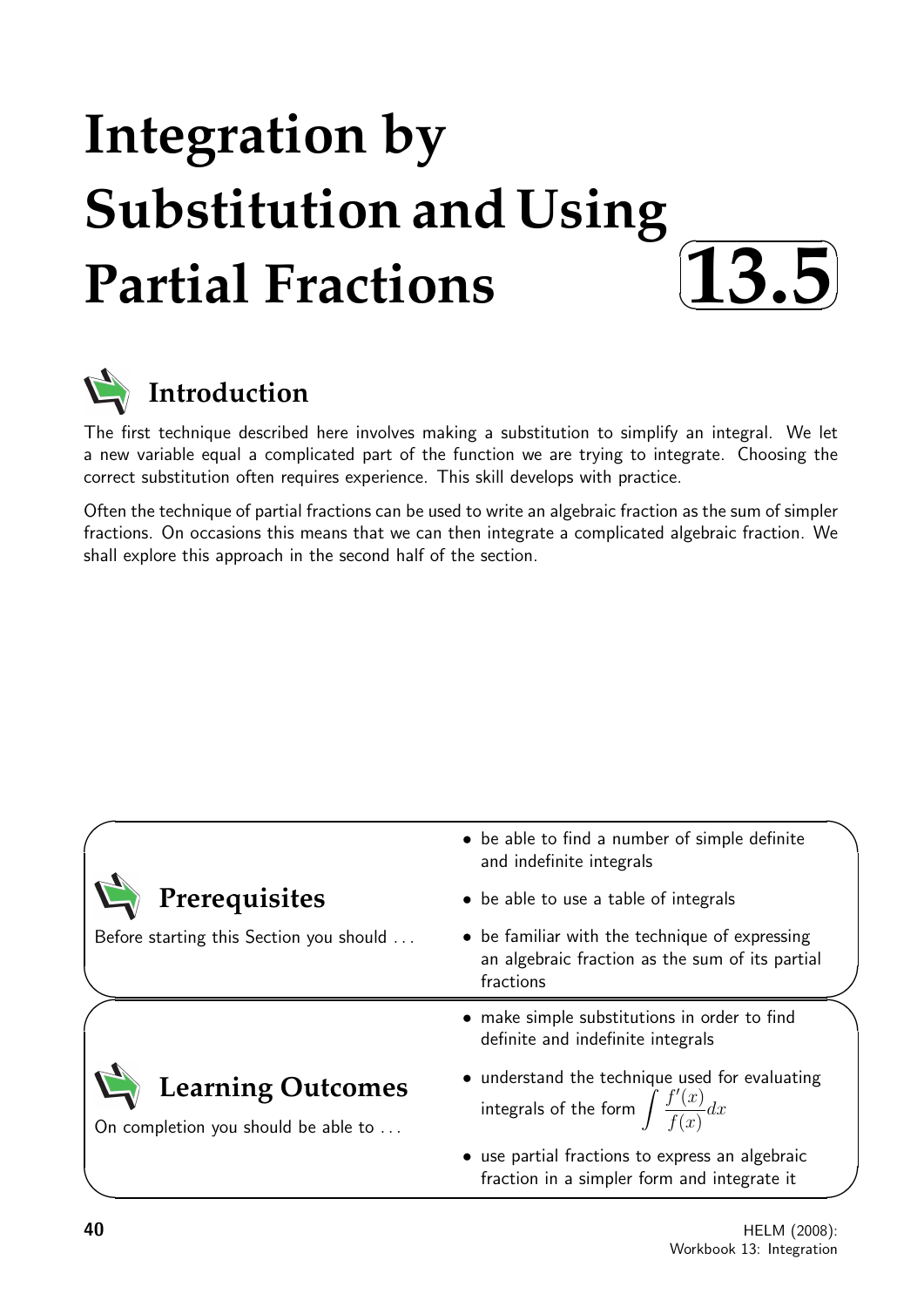

# **1. Making a substitution**

The technique described here involves making a substitution in order to simplify an integral. We let a new variable,  $u$  say, equal a more complicated part of the function we are trying to integrate. The choice of which substitution to make often relies upon experience: don't worry if at first you cannot see an appropriate substitution. This skill develops with practice. However, it is not simply a matter of changing the variable - care must be taken with the differential form  $dx$  as we shall see. The technique is illustrated in the following Example.

Example 19  
Find 
$$
\int (3x+5)^6 dx.
$$

#### Solution

First look at the function we are trying to integrate:  $(3x + 5)^6$ . It looks quite complicated to integrate. Suppose we introduce a new variable, u, such that  $u = 3x + 5$ . Doing this means that the function we must integrate becomes  $u^6$ . Would you not agree that this looks a much simpler function to integrate than  $(3x+5)^6$ ? There is a slight complication however. The new function of u must be integrated with respect to u and not with respect to x. This means that we must take care of the term  $dx$  correctly.

**Long Method**  $u = 3x + 5$  so du  $\frac{du}{dx} = 3$ , or  $dx$  $\frac{du}{du} =$ 1 3

Let 
$$
I = \int (3x+5)^6 dx = \int u^6 dx
$$
 (substituting for  $3x + 5$ )  
\n
$$
= \int u^6 \frac{dx}{du} du
$$
 (to change from x to u)  
\n
$$
= \int u^6 \frac{1}{3} du
$$
 (substituting for  $\frac{dx}{du}$ )  
\n
$$
= \frac{1}{3} \int u^6 dx = \frac{u^7}{21} + \text{constant}
$$

**Short Method**  $u = 3x + 5$  so du  $\frac{du}{dx} = 3$ , so  $dx =$ 1 3 du Let  $I = \int (3x+5)^6 dx = \int u^6 dx = \int u^6$ . 1 3  $. du =$ 1 3  $\int u^6 du =$  $u^7$ 21  $+$  constant To finish off we must rewrite this answer in terms of the original variable x and replace u by  $3x + 5$ :  $\int (3x+5)^6 dx =$  $(3x+5)^7$  $+ c$ 

21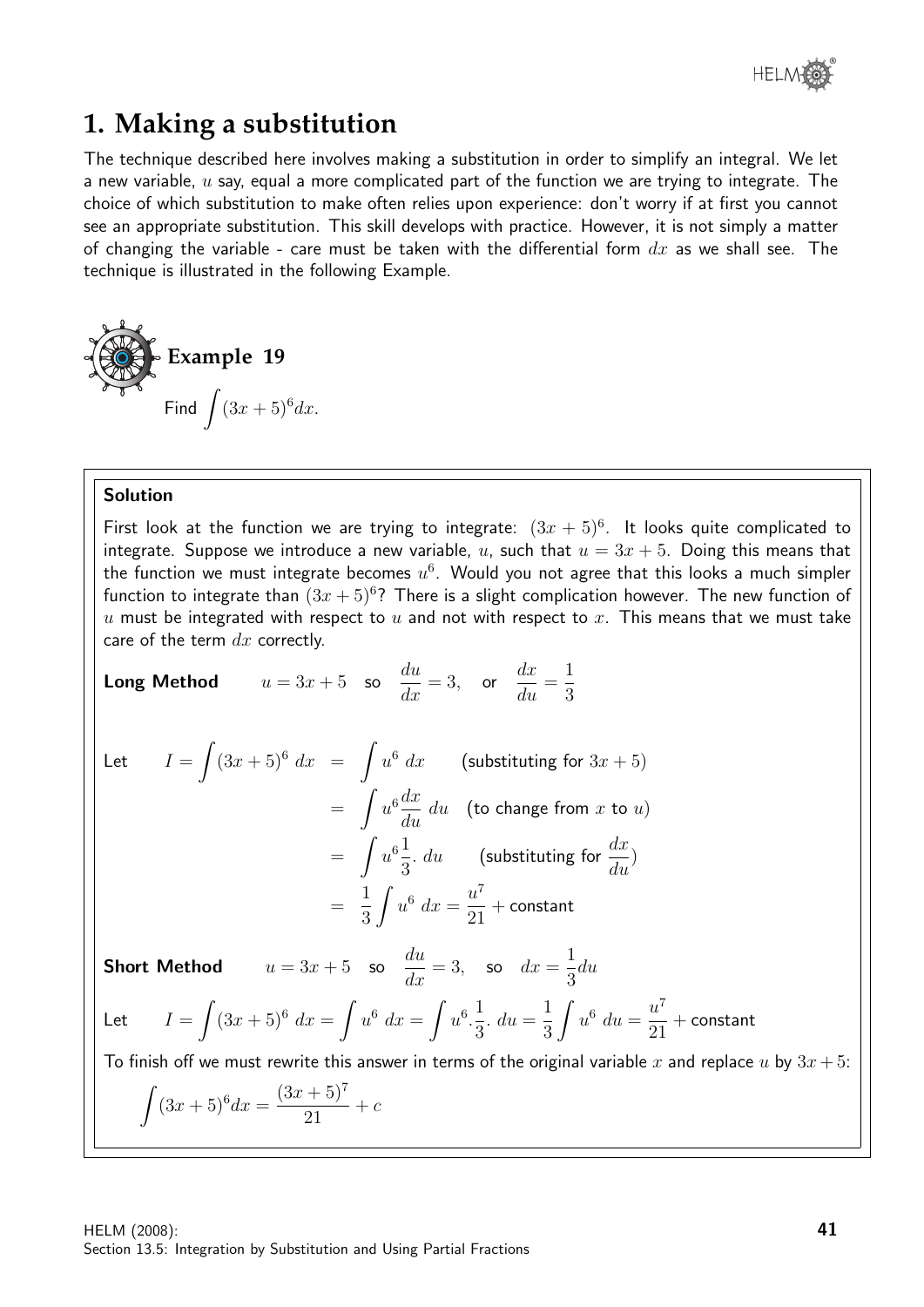In practice the short method is generally used but mathematicians don't like to separate the ' $dx$ ' from the ' $du$ ' as in the statement ' $dx =$ 1 3  $du'$  as it is meaningless mathematically (but it works!). In the future we will use the short method, with apologies to the mathematicians!



You are given the substitution  $u = \sin x$ . Find  $\frac{du}{dt}$  $\frac{d}{dx}$ :

## Your solution

Answer

 $\frac{du}{dx}$  $=$  cos x

Now make the substitution, simplify the result, and finally perform the integration:

**Your solution**  
Answer  

$$
\int \cos x \sin^2 x \, dx
$$
 simplifies to  $\int u^2 du$ . The final answer is  $\frac{1}{3} \sin^3 x + c$ .

## **Exercise**

Use suitable substitutions to find

(a) 
$$
\int (4x+1)^7 dx
$$
 (b)  $\int t^2 \sin(t^3+1) dt$  (Hint: you need to simplify  $\sin(t^3+1)$ )

 $+ c$ 

3

**Answer**  
(a) 
$$
\frac{(4x+1)^8}{32} + c
$$
 (b)  $-\frac{\cos(t^3+1)}{3}$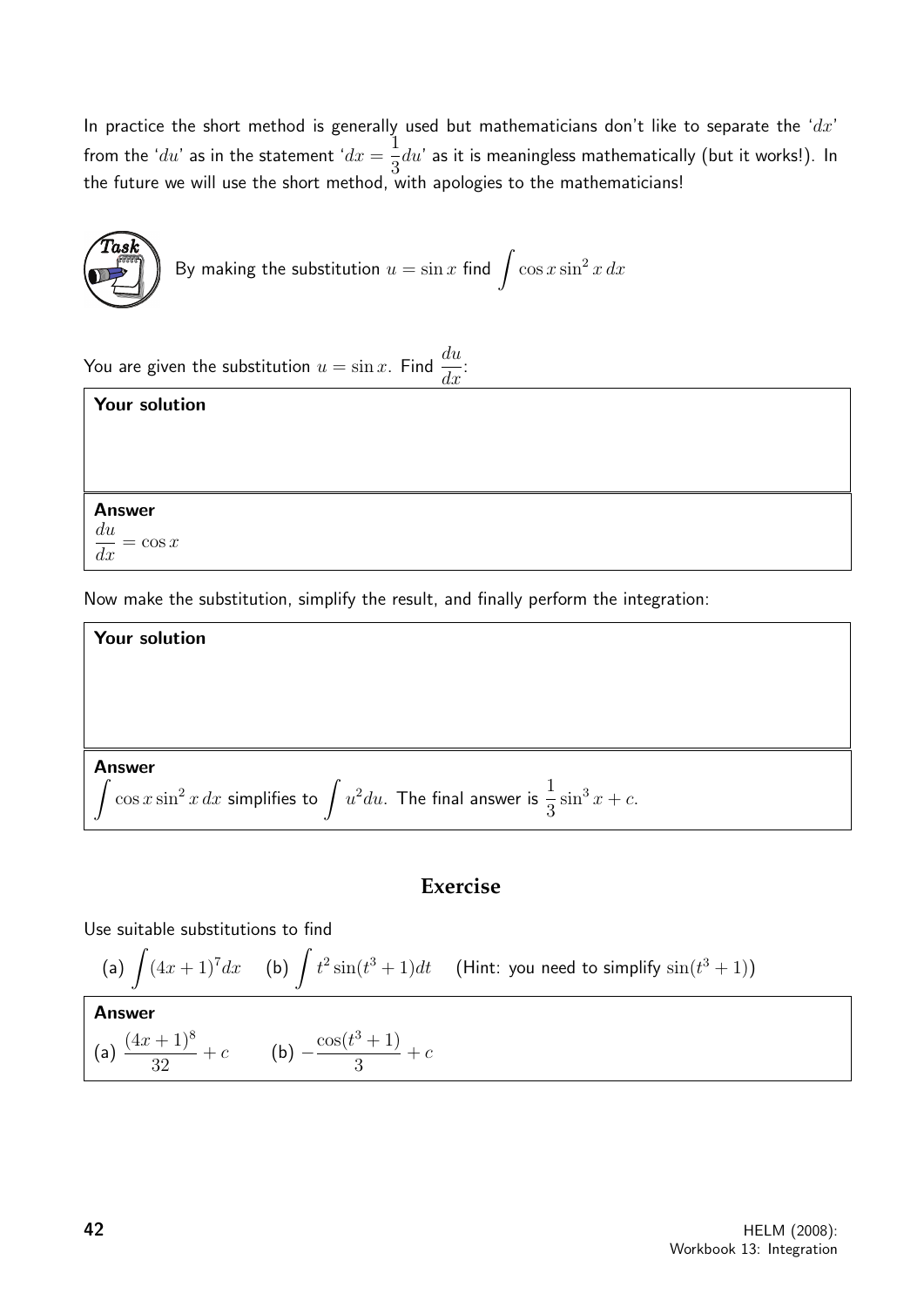

# **2. Substitution and definite integration**

If you are dealing with definite integrals (ones with limits of integration) you must be particularly careful when you substitute. Consider the following example.

**Example 20** Find the definite integral  $\int^3$ 2  $t\sin(t^2)dt$  by making the substitution  $u=t^2$ .

Note that if 
$$
u = t^2
$$
 then  $\frac{du}{dt} = 2t$  so that  $dt = \frac{du}{2t}$ . We find  

$$
\int_{t=2}^{t=3} t \sin(t^2) dt = \int_{t=2}^{t=3} t \sin u \frac{du}{2t} = \frac{1}{2} \int_{t=2}^{t=3} \sin u \, du
$$

An important point to note is that the limits of integration are limits on the variable  $t$ , not  $u$ . To emphasise this they have been written explicitly as  $t = 2$  and  $t = 3$ . When we integrate with respect to the variable  $u$ , the limits must be written in terms of  $u$ . From the substitution  $u=t^2$ , note that when  $t = 2$  then  $u = 4$  and when  $t = 3$  then  $u = 9$  so the integral becomes

$$
\frac{1}{2} \int_{u=4}^{u=9} \sin u \, du = \frac{1}{2} \left[ -\cos u \right]_4^9 = \frac{1}{2} \left( -\cos 9 + \cos 4 \right) = 0.129 \quad \text{to } \mathbf{3} \text{ d.p.}
$$

### **Exercise**

Use suitable substitutions to find  $\left( \mathsf{a}\right)$   $\int^{2}$ 1  $(2x+3)^7 dx$ , (b)  $\int_0^1$ 0  $3t^2e^{t^3}dt$ .

#### Answer

Solution

(a) 
$$
u = 2x + 3
$$
 is suitable;  $3.359 \times 10^5$  to 4 sig. figs. (b) 1.718 to 3 d.p.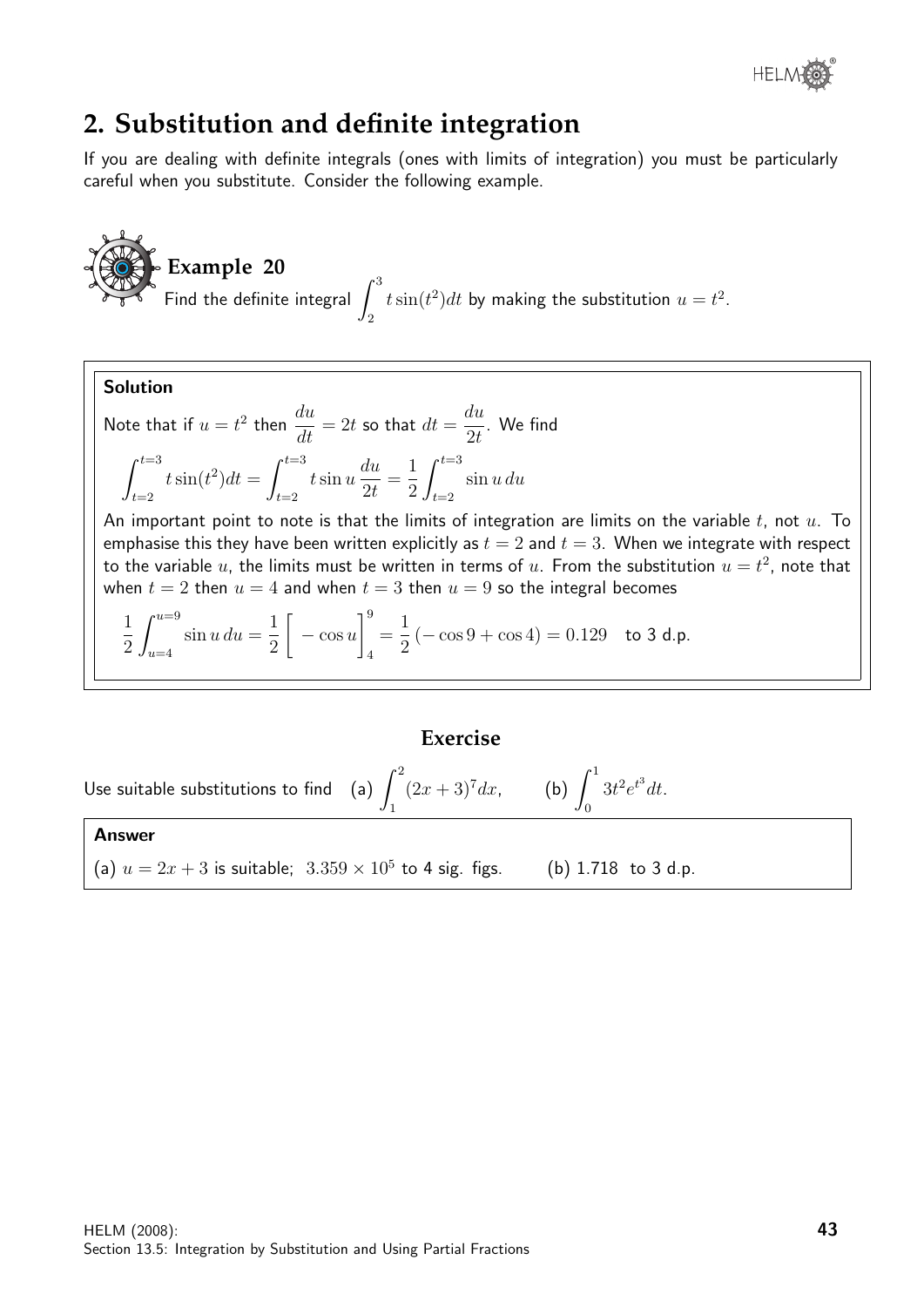# **3. Integrals giving rise to logarithms**

**Example 21**  
Find 
$$
\int \frac{3x^2 + 1}{x^3 + x + 2} dx
$$

## Solution Let us consider what happens when we make the substitution  $z = x^3 + x + 2$ . Note that dz  $\frac{dz}{dx} = 3x^2 + 1$  so that we can write  $dz = (3x^2 + 1)dx$ Then  $\int 3x^2 + 1$  $\frac{3x^2+1}{x^3+x+2}dx = \int \frac{1}{z}$ z  $dz = \ln |z| + c = \ln |x^3 + x + 2|$

Note that in the last Example, the numerator of the integrand  $(3x^2 + 1)$  is the derivative of the denominator  $(x^3 + x + 2)$ . The result is the logarithm of the denominator. This is a special case of the following rule:



**Task**  
\nWrite down, purely by inspection, the following integrals:  
\n(a) 
$$
\int \frac{1}{x+1} dx
$$
, (b)  $\int \frac{2x}{x^2+8} dx$ , (c)  $\int \frac{1}{x-3} dx$ .

Hint: In each case the numerator of the integrand is the derivative of the denominator.

| (b) | (c)                                                                    |
|-----|------------------------------------------------------------------------|
|     |                                                                        |
|     | $(a) \ln x+1  + c$ ,<br>(b) $\ln x^2 + 8  + c$ ,<br>(c) $\ln x-3  + c$ |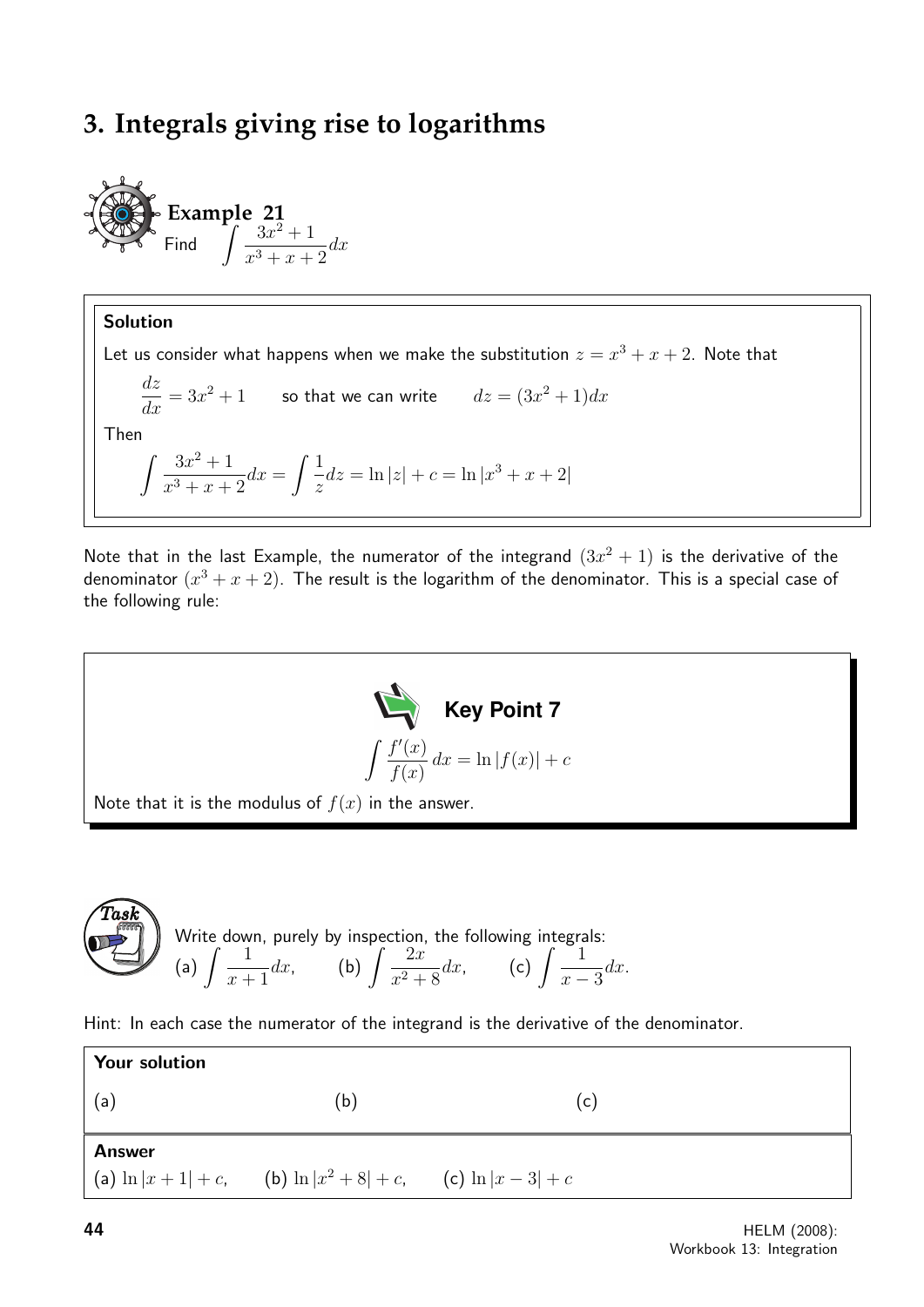

Your solution

Evaluate the definite integral 
$$
\int_2^4 \frac{3t^2 + 2t}{t^3 + t^2 + 1} dt.
$$

#### Answer  $\sqrt{ }$  $\ln |t^3 + t^2 + 1|$  $\vert$ <sup>4</sup> 2  $=$  ln 81 − ln 13 = 1.83

Sometimes it is necessary to make slight adjustments to the integrand to obtain a form for which the rule in Key Point 7 is suitable. Consider the next Example.



#### Solution

In this Example the derivative of the denominator is  $3x^2$  whereas the numerator is just  $x^2$ . We adjust the numerator as follows:

$$
\int \frac{x^2}{x^3 + 1} dx = \frac{1}{3} \int \frac{3x^2}{x^3 + 1} dx
$$
 and integrate by the rule to get  $\frac{1}{3} \ln|x^3 + 1| + c$ 

Note that the sort of procedure in the last Example is only possible because we can move constant factors through the integral sign. It would be wrong to try to move terms involving the variable  $x$ in a similar way.

## **Exercise**

Write down the result of finding the following integrals.  
\n(a) 
$$
\int \frac{1}{x} dx
$$
, (b)  $\int \frac{2t}{t^2 + 1} dt$ , (c)  $\int \frac{1}{2x + 5} dx$ , (d)  $\int \frac{2}{3x - 2} dx$ .  
\n**Answer**  
\n(a)  $\ln |x| + c$ , (b)  $\ln |t^2 + 1| + c$ , (c)  $\frac{1}{2} \ln |2x + 5| + c$ , (d)  $\frac{2}{3} \ln |3x - 2| + c$ .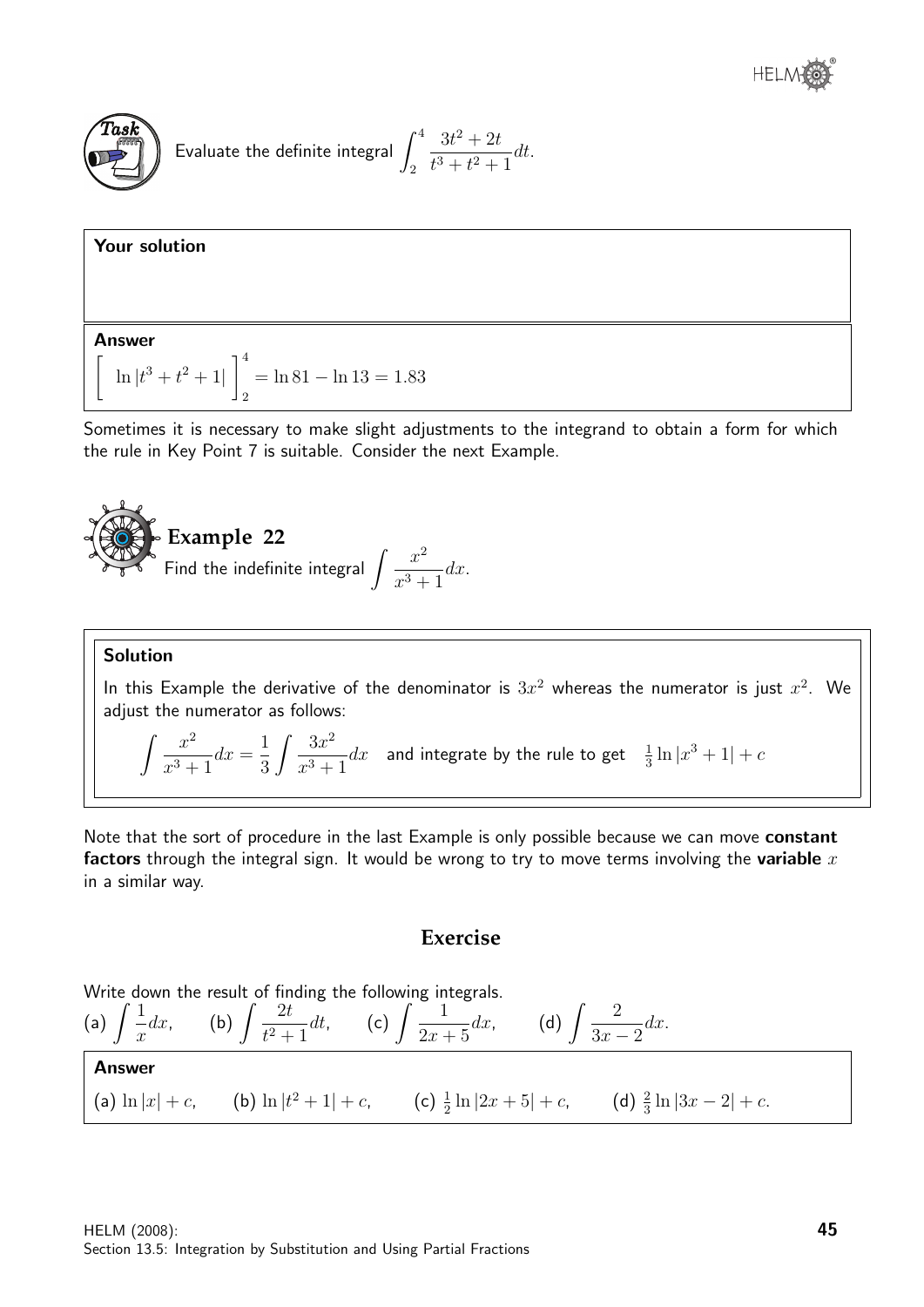# **4. Integration using partial fractions**

Sometimes expressions which at first sight look impossible to integrate using the techniques already met may in fact be integrated by first expressing them as simpler partial fractions, and then using the techniques described earlier in this Section. Consider the following Task.

 $\widehat{T}$ as $\widehat{k}$ Express  $\frac{23-x}{(x-5)^2}$  $\frac{20-x}{(x-5)(x+4)}$  as the sum of its partial fractions. Hence find  $\int \frac{23-x}{(x^2+y^2)^2}$  $\frac{25-x}{(x-5)(x+4)}dx$ 

First produce the partial fractions. Write the fraction in the form  $-\frac{A}{A}$  $x-5$  $+$ B  $x + 4$ and find  $A, B$ .

Your solution

Answer

 $A = 2, B = -3$ 

Now integrate each term separately:

**Your solution**  

$$
\int \frac{23-x}{(x-5)(x+4)} dx = \int \frac{A}{x-5} dx + \int \frac{B}{x+4} dx =
$$

Answer

 $2 \ln |x-5| - 3 \ln |x+4| + c$